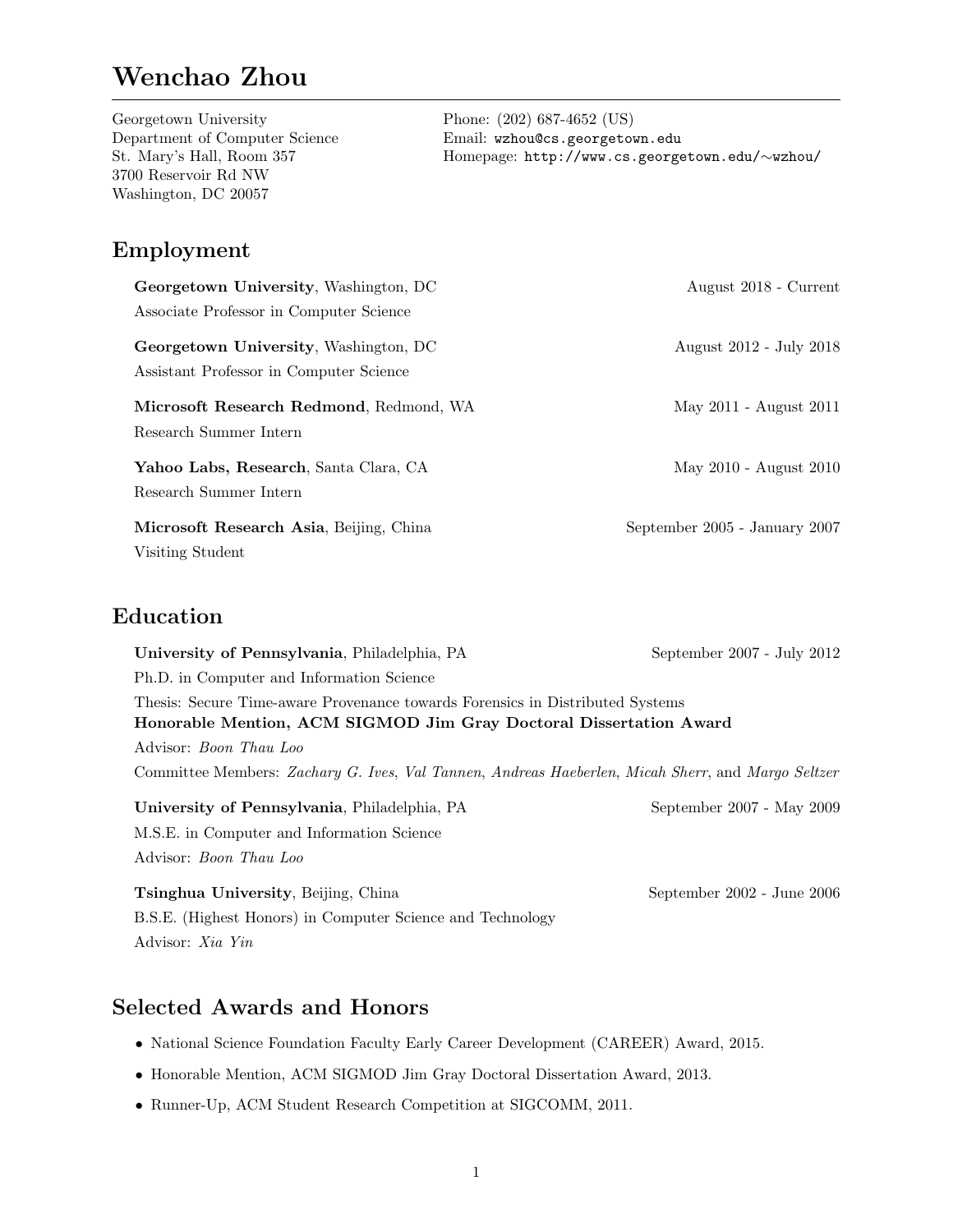## Publications

#### Notes

For experimental computer scientists, conference publications are often preferred over journals. Conferences are often considered more prestigious and competitive than journals, with conference submissions undergoing peer-review by 3-6 members of a program committee and typically ranging from 10-16 pages in length,  $1\frac{2}{3}$  $1\frac{2}{3}$  $1\frac{2}{3}$  $1\frac{2}{3}$ 

When possible, the acceptance rates listed below are obtained directly from the publication venue. Journal impact factors (JIFs) are obtained from the Thomson Reuters/ISI Web of Knowledge Journal Citation Report and the SCImago Journal & Country Rank Report, the latter of which is based off of Elseviers Scopus database. Acceptance rates and JIFs that are listed with a star (\*) could not be obtained from official sources and are based on web searches.

### Conference Papers

1. DeDoS: Defusing DoS with Dispersion Oriented Software [acceptance rate unavailable] Henri Maxime Demoulin, Tavish Vaidya, Isaac Pedisich, Bob DiMaiolo, Jingyu Qian, Chirag Shah, Yuankai Zhang, Ang Chen Andreas Haeberlen, Boon Thau Loo, Linh Thi Xuan Phan, Micah Sherr, Clay Shields, and Wenchao Zhou

In the 2018 Annual Computer Sceurity Applications Conference (ACSAC), San Juan, Puerto Rico, USA, December 2018.

2. Privacy-Preserving Network Provenance [17.7% acceptance]

Yuankai Zhang, Adam O'Neill, Micah Sherr, and Wenchao Zhou

In the 43rd International Conference on Very Large Databases (VLDB), Munich, Germany, August 2017.

3. Distributed Provenance Compression [18.6% acceptance]

Chen Chen, Harshal Tushar Lehri, Lay Kuan Loh, Anupam Alur, Limin Jia, Boon Thau Loo, and Wenchao Zhou

In the 36th ACM SIGMOD International Conference on Management of Data (SIGMOD), Chicago, IL, May 2017.

4. One Primitive to Diagnose Them All: Architectural Support for Internet Diagnostics [20.5% acceptance]

Ang Chen, Andreas Haeberlen, Wenchao Zhou, and Boon Thau Loo In the 12th European Conference on Computer Systems (EuroSys), Belgrade, Serbia, April 2017.

- 5. Automated Bug Removal for Software-Defined Networks [18.2% acceptance] Yang Wu, Ang Chen, Andreas Haeberlen, Wenchao Zhou, and Boon Thau Loo In the 14th USENIX Symposium on Networked Systems (NSDI), Boston, MA, March 2017.
- 6. Data Provenance at Internet Scale: Architecture, Experiences, and the Road Ahead [acceptance rate unavailable] Ang Chen, Yang Wu, Andreas Haeberlen, Boon Thau Loo, and Wenchao Zhou

In the 8th Biennial Conference on Innovative Data Systems Research (CIDR), Chaminade, CA, January 2017.

7. The Good, the Bad, and the Differences: Better Network Diagnostics with Differential Provenance [17.3% acceptance]

Ang Chen, Yang Wu, Andreas Haeberlen, Wenchao Zhou, and Boon Thau Loo In the 2016 ACM Conference on Special Interest Group on Data Communication (SIGCOMM), Florianopolis, Brazil, August 2016.

<span id="page-1-0"></span><sup>1</sup>See: David Patterson, Lawrence Snyder, and Jeffrey Ullman, Evaluating Computer Scientists and Engineers For Promotion and Tenure, Computing Research Association Best Practices Memo, August 1999. Available at [http://cra.org/resources/](http://cra.org/resources/bp-view/evaluating_computer_scientists_and_engineers_for_promotion_and_tenure/) [bp-view/evaluating\\_computer\\_scientists\\_and\\_engineers\\_for\\_promotion\\_and\\_tenure/](http://cra.org/resources/bp-view/evaluating_computer_scientists_and_engineers_for_promotion_and_tenure/).

<span id="page-1-1"></span><sup>2</sup>See: Committee on Academic Careers for Experimental Computer Scientists, National Research Council, Academic Careers for Experimental Computer Scientists and Engineers, 1994. Available at [http://www.nap.edu/catalog.php?record\\_id=2236](http://www.nap.edu/catalog.php?record_id=2236).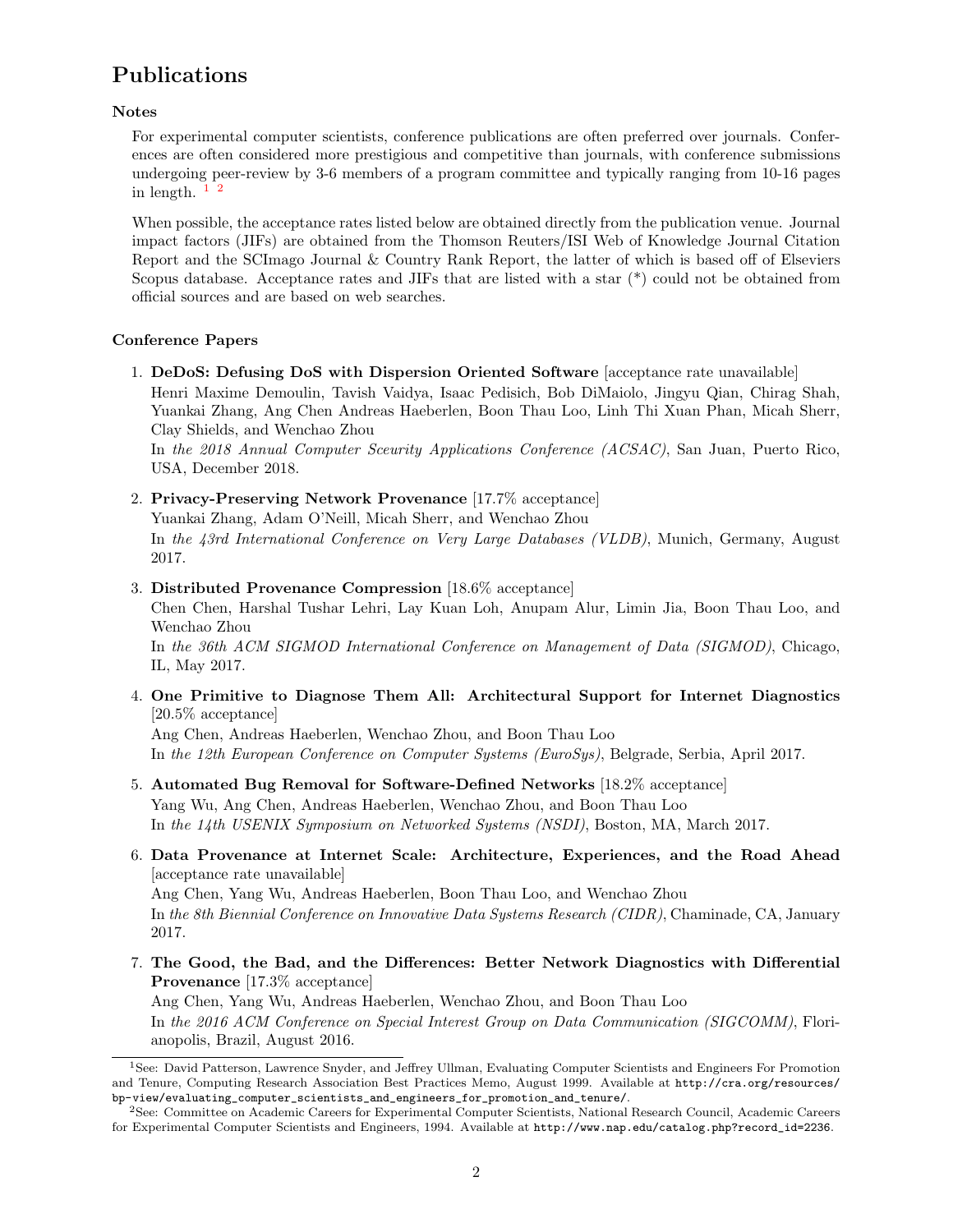8. Hidden Voice Commands [15.6% acceptance]

Nicholas Carlini, Pratyush Mishra, Tavish Vaidya, Yuankai Zhang, Micah Sherr, Clay Shields, David Wagner, and Wenchao Zhou

In the 24th USENIX Security Symposium (Security), Austin, TX, August 2016.

9. Automated Verification of Safety Properties of Declarative Networking Programs [42% acceptance\*]

Chen Chen, Lay Kuan Loh, Limin Jia, Wenchao Zhou, and Boon Thau Loo In the 17th International Symposium on Principles and Practice of Declarative Programming (PPDP), Siena, Italy, July 2015.

- 10. The (Surprising) Computational Power of the SDN Data Plane [19.3% acceptance] Calvin Newport, and Wenchao Zhou In the 2015 IEEE Conference on Computer Communications (INFOCOM), Hong Kong, China, April 2015.
- 11. Detecting Covert Timing Channels with Time-Deterministic Replay [18.4% acceptance] Ang Chen, W. Brad Moore, Hanjun Xiao, Andreas Haeberlen, Linh Thi Xuan Phan, Micah Sherr, and Wenchao Zhou

In the 11th USENIX Symposium on Operating Systems Design and Implementation (OSDI), Broomfield, CO, October 2014.

- 12. A Program Logic for Verifying Secure Routing Protocols [acceptance rate unavailable] Chen Chen, Limin Jia, Hao Xu, Cheng Luo, Wenchao Zhou, Boon Thau Loo In the 34th International Conference on Formal Techniques for Distributed Objects, Components and Systems (FORTE), Berlin, Germany, June 2014.
- 13. Supporting Distributed Feed-Following Apps over Edge Devices [20% acceptance\*] Badrish Chandramouli, Suman Nath, and Wenchao Zhou In the 40th International Conference on Very Large Databases (VLDB), Hangzhou, China, August 2014.
- 14. Diagnosing Missing Events in Distributed Systems with Negative Provenance [18.6% acceptance]

Yang Wu, Mingchen Zhao, Andreas Haeberlen, Wenchao Zhou, and Boon Thau Loo In the 2014 ACM Conference on Special Interest Group on Data Communication (SIGCOMM), Chicago, IL, August 2014.

15. Validating Web Content with Senser [19.8% acceptance]

Jordan Wilberding, Andrew Yates, Micah Sherr, and Wenchao Zhou In the 29th Annual Computer Security Applications Conference (ACSAC), New Orleans, LA, December 2013.

16. Distributed Time-Aware Provenance for Distributed Systems [22.7% acceptance]

Wenchao Zhou, Suyog Mapara, Yang Li, Andreas Haeberlen, Zachary Ives, Boon Thau Loo, and Micah Sherr

In the 39th International Conference on Very Large Databases (VLDB), Riva del Garda, Trento, August 2013.

17. Private and Verifiable Interdomain Routing Decisions [13.6% acceptance]

Mingchen Zhao, Wenchao Zhou, Alexander J.T. Gurney, Andreas Haeberlen, Micah Sherr, and Boon Thau Loo

In the 2012 ACM Conference on Special Interest Group on Data Communication (SIGCOMM), Helsinki, Finland, August 2012.

18. Recent Advances in Declarative Networking (invited paper) [acceptance rate unavailable] Boon Thau Loo, Harjot Gill, Changbin Liu, Yun Mao, William R. Marczak, Micah Sherr, Anduo Wang, and Wenchao Zhou

In the 14th International Symposium on Practical Aspects of Declarative Languages (PADL), Philadelphia, PA, January 2012.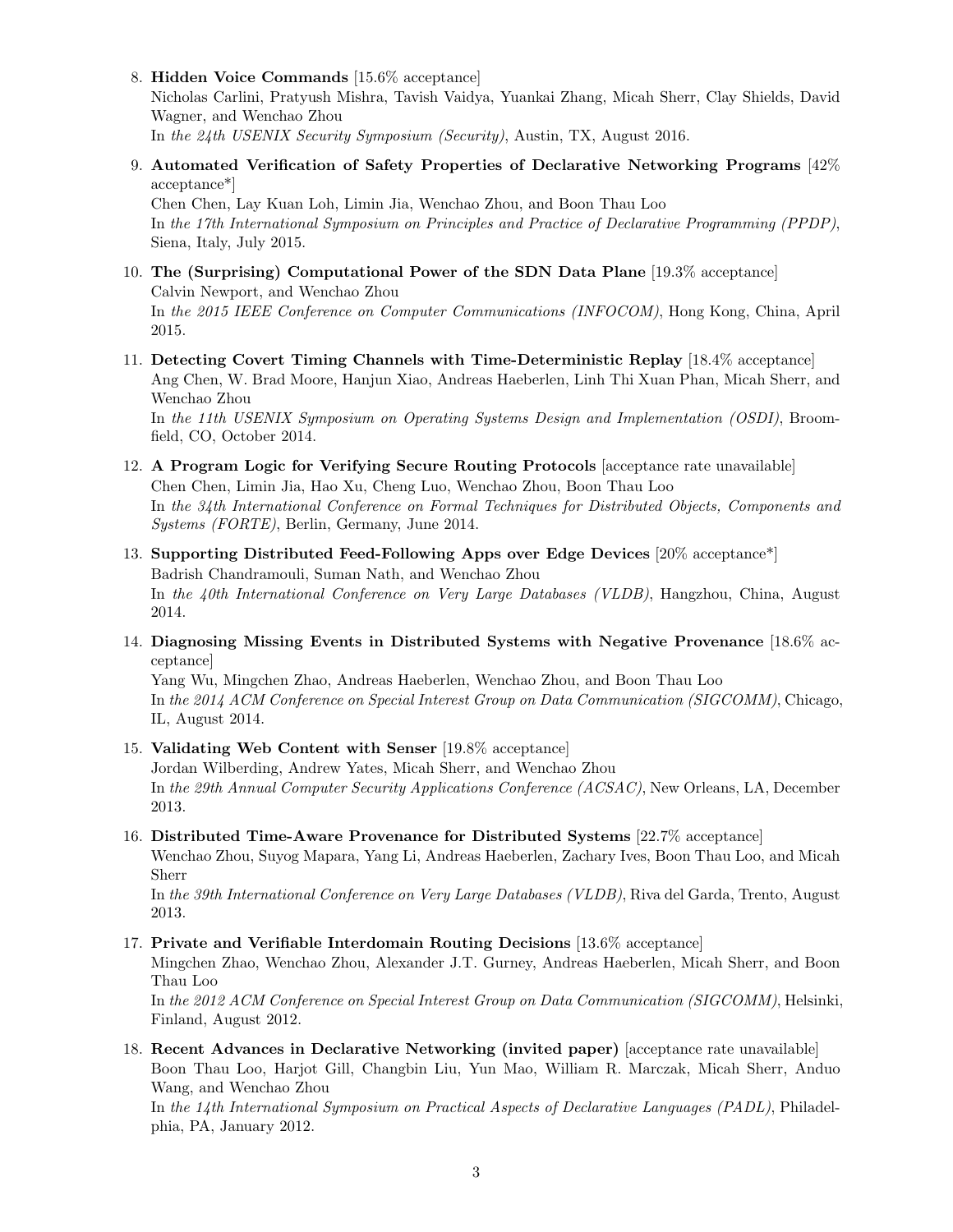19. Secure Network Provenance [18.4% acceptance]

Wenchao Zhou, Qiong Fei, Arjun Narayan, Andreas Haeberlen, Boon Thau Loo, and Micah Sherr In the 23rd ACM Symposium on Operating Systems Principles (SOSP), Cascais, Portugal, October 2011.

20. A Batch of PNUTS: Experiences Connecting Cloud Batch and Serving Systems [23.2% acceptance\*]

Adam Silberstein, Russell Sears, Wenchao Zhou, and Brian F. Cooper In the 30th ACM SIGMOD International Conference on Management of Data (SIGMOD), Athens, Greece, June 2011.

21. Efficient Querying and Maintenance of Network Provenance at Internet-Scale [20.8% acceptance]

Wenchao Zhou, Micah Sherr, Tao Tao, Xiaozhou Li, Boon Thau Loo, and Yun Mao In the 29th ACM SIGMOD International Conference on Management of Data (SIGMOD), Indianapolis, IN, June 2010.

- 22. A3: An Extensible Platform for Application-Aware Anonymity [15.4% acceptance] Micah Sherr, Andrew Mao, William R. Marczak, Wenchao Zhou, and Boon Thau Loo In the 17th Annual Network & Distributed System Security Symposium (NDSS), San Diego, CA, Febuary 2010.
- 23. Unified Declarative Platform for Secure Networked Information Systems [16.8% acceptance] Wenchao Zhou, Yun Mao, Boon Thau Loo, and Martin Abadi In the 25th International Conference on Data Engineering (ICDE), Shanghai, China, April 2009.
- 24. Recursive Computation of Regions and Connectivity in Networks [16.8% acceptance] Mengmeng Liu, Nicholas E. Taylor, Wenchao Zhou, Zachary G. Ives, and Boon Thau Loo In the 25th International Conference on Data Engineering (ICDE), Shanghai, China, April 2009.
- 25. Declarative Reconfigurable Trust Management [27.1% acceptance] William R. Marczak, David Zook, Wenchao Zhou, Molham Aref, and Boon Thau Loo In the 4th Biennial Conference on Innovative Data Systems Research (CIDR), Pacific Grove, CA, January 2009.

### Journal Articles

- 1. Data Center Diagnostics with Network Provenance [0.81 JIF] Ang Chen, Chen Chen, Yang Wu, Andreas Haeberlen, Limin Jia, Boon Thau Loo, and Wenchao Zhou In IEEE Data Engineering Bulletin 41(1), 2018.
- 2. Data-Plane Defenses against Routing Attacks on Tor [23.8% acceptance, JIF unavailable] Henry Tan, Micah Sherr, and Wenchao Zhou In Proceedings on Privacy Enhancing Technologies (PoPETs) 2016(4), 2016.
- 3. Private and Verifiable Interdomain Routing Decisions [2.19 JIF] Mingchen Zhao, Wenchao Zhou, Alexander J. T. Gurney, Andreas Haeberlen, Micah Sherr, and Boon Thau Loo In IEEE/ACM Transactions on Networks (ToN) 24(2), 2016.
- 4. A Program Logic for Verifying Secure Routing Protocols [0.49 JIF] Chen Chen, Limin Jia, Hao Xu, Cheng Luo, Wenchao Zhou, and Boon Thau Loo In *Logical Methods in Computer Science*  $11(4)$ *, 2015.*
- 5. The Design and Implementation of the A3 Application-Aware Anonymity Platform [2.52 JIF]

Micah Sherr, Harjot Gill, Taher Aquil Saeed, Andrew Mao, William R. Marczak, Saravana Soundararajan, Wenchao Zhou, Boon Thau Loo, and Matt Blaze In Computer Networks (COMNET) 58, 2014.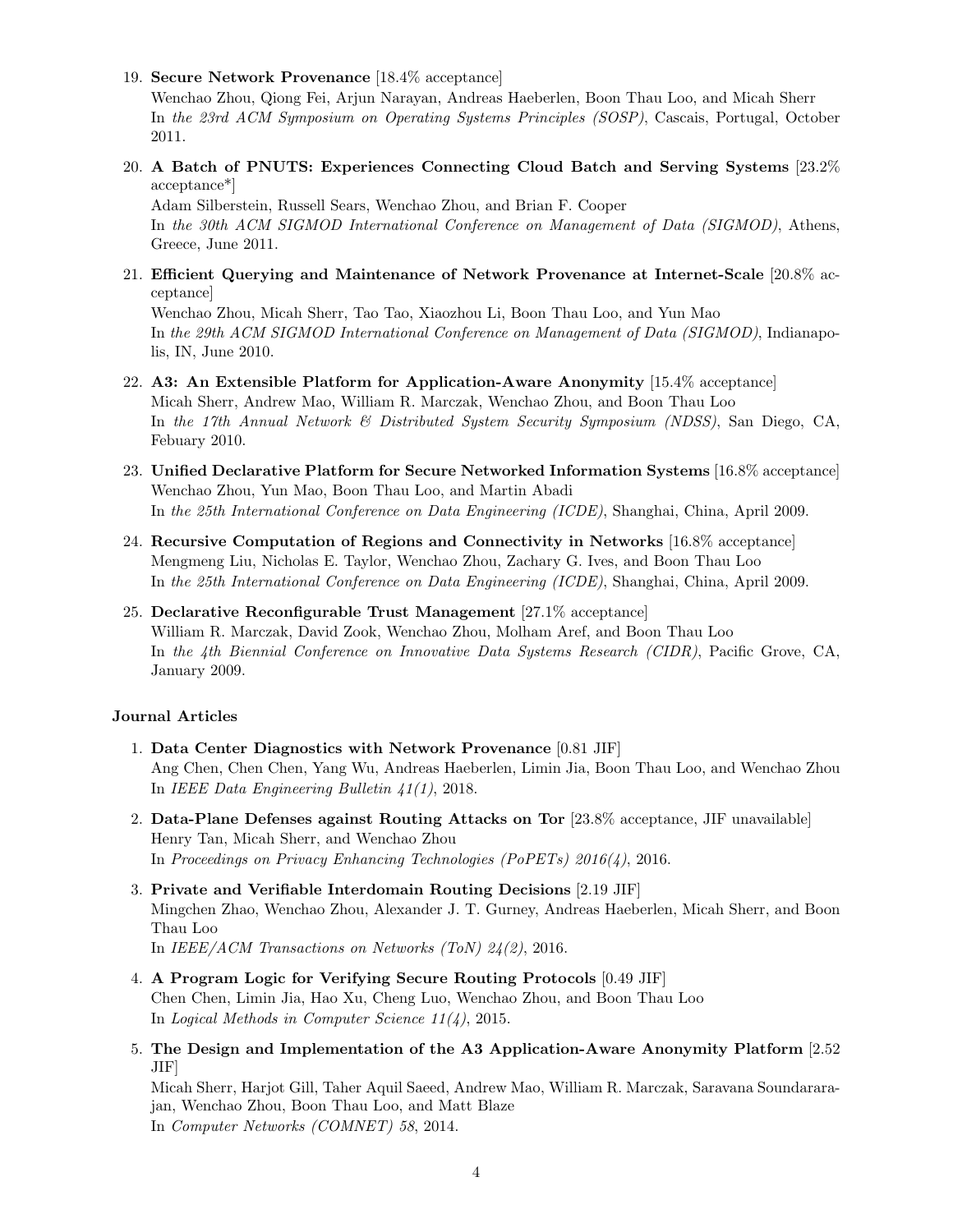- 6. Declarative Secure Distributed Information Systems [1.62 JIF] Wenchao Zhou, Tao Tao, Boon Thau Loo, and Yun Mao In Computer Languages, Systems & Structures (COMLAN) 39(1), 2013.
- 7. FSR: Formal Analysis and Implementation Toolkit for Safe Inter-Domain Routing [2.19 JIF]

Anduo Wang, Limin Jia, Wenchao Zhou, Yiqing Ren, Boon Thau Loo, Jennifer Rexford, Vivek Nigam, Andre Scedrov, and Carolyn Talcott In the IEEE/ACM Transactions on Networking (ToN) 20(6), 2012.

8. Maintaining Recursive Views of Regions and Connectivity in Networks [3.44 JIF] Mengmeng Liu, Nicholas E. Taylor, Wenchao Zhou, Zachary G. Ives, and Boon Thau Loo In IEEE Transactions of Knowledge and Data Engineering (TKDE) 22(8), 2009.

#### Prototype Demonstrations (Peer-Reviewed)

1. A Demonstration of the DeDoS Platform for Defusing Asymmetric DDoS Attacks in Data Centers

Henri Maxime Demoulin, Tavish Vaidya, Isaac Pedisich, Nik Sultana, Bowen Wang, Jingyu Qian, Yuankai Zhang, Ang Chen, Andreas Haeberlen, Boon Thau Loo, Linh Thi Xuan Phan, Micah Sherr, Clay Shields, and Wenchao Zhou

In the ACM Conference on Special Interest Group on Data Communication (SIGCOMM), Los Angeles, CA, August 2017.

#### 2. RACE: Real-Time Applications over Cloud-Edge

Badrish Chandramouli, Joris Claessens, Suman Nath, Ivo Santos, and Wenchao Zhou In the 31st ACM SIGMOD International Conference on Management of Data (SIGMOD), Scottsdale, AZ, May 2012.

#### 3. FSR: Formal Analysis and Implementation Toolkit for Safe Inter-Domain Routing

Wenchao Zhou, Yiqing Ren, Anduo Wang, Limin Jia, Alexander J.T. Gurney, Boon Thau Loo, and Jennifer Rexford

In the ACM Conference on Special Interest Group on Data Communication (SIGCOMM), Toronto, Canada, August 2011.

(Runner-Up for the ACM Student Research Competition at SIGCOMM'11)

4. NetTrails: A Declarative Platform for Provenance Maintenance and Querying in Distributed Systems

Wenchao Zhou, Qiong Fei, Shengzhi Sun, Tao Tao, Andreas Haeberlen, Zachary Ives, Boon Thau Loo, and Micah Sherr

In the 30th ACM SIGMOD International Conference on Management of Data (SIGMOD), Athens, Greece, June 2011.

#### Workshop Papers

1. Dispersing Asymmetric DDoS Attacks with SplitStack

Ang Chen, Akshay Sriraman, Tavish Vaidya, Yuankai Zhang, Andreas Haeberlen, Boon Thau Loo, Linh Thi Xuan Phan, Micah Sherr, Clay Shields, and Wenchao Zhou In the 15th ACM Workshop on Hot Topics in Networks (HotNets), Atlanta, GA, October 2016.

2. Differential Provenance: Better Network Diagnostics with Reference Events Ang Chen, Yang Wu, Andreas Haeberlen, Wenchao Zhou, and Boon Thau Loo In the 14th ACM Workshop on Hot Topics in Networks (HotNets), Philadelphia, PA, November 2015.

## 3. Automated Network Repair with Meta Provenance Yang Wu, Ang Chen, Andreas Haeberlen, Wenchao Zhou, and Boon Thau Loo In the 14th ACM Workshop on Hot Topics in Networks (HotNets), Philadelphia, PA, November 2015.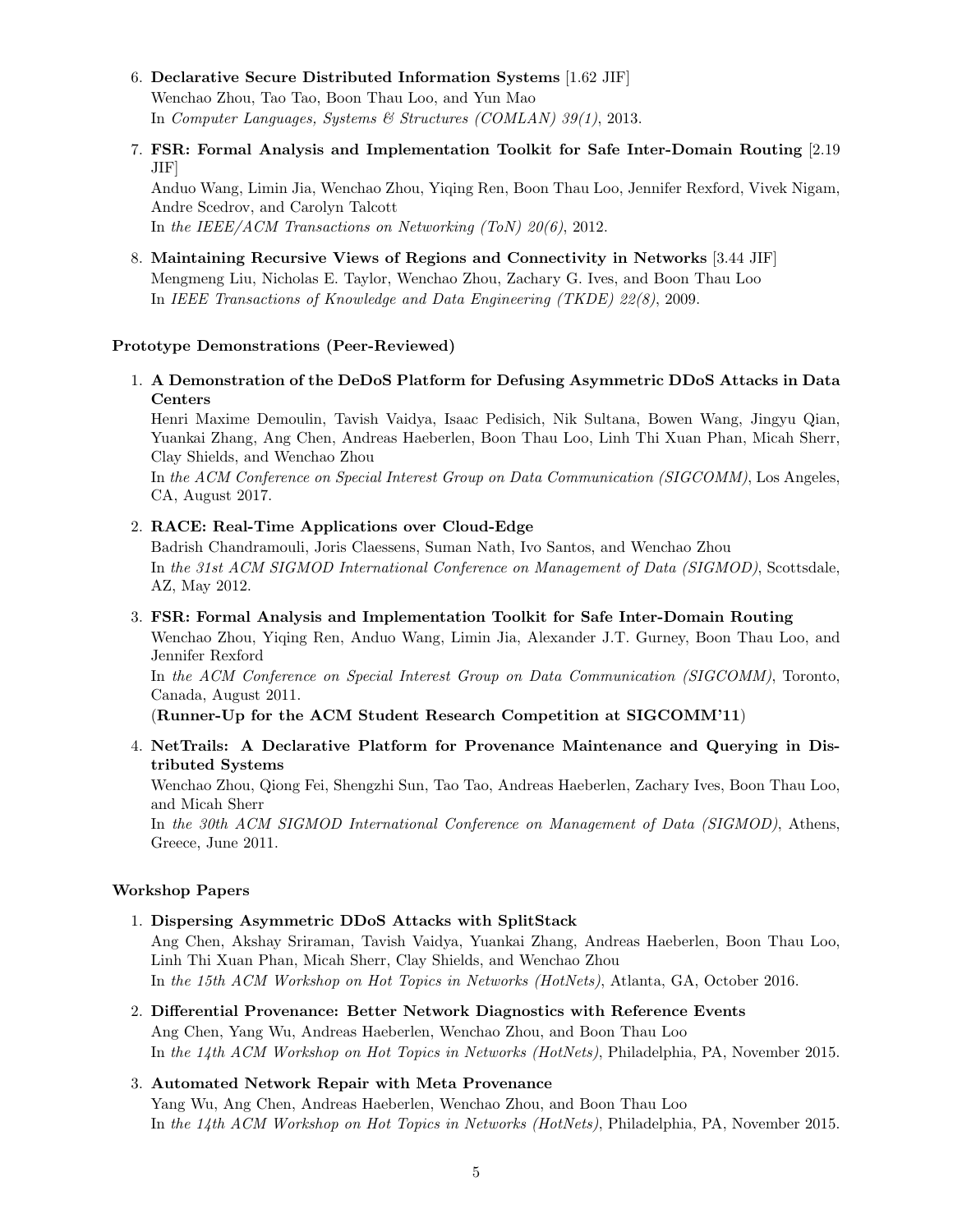## 4. Answering Why-Not Queries in Software-Defined Networks with Negative Provenance

Yang Wu, Andreas Haeberlen, Wenchao Zhou, and Boon Thau Loo In the 12th ACM Workshop on Hot Topics in Networks (HotNets), College Park, MD, November 2013.

## 5. A Formal Framework for Secure Routing Protocols

Chen Chen, Limin Jia, Hao Xu, Cheng Luo, Wenchao Zhou, and Boon Thau Loo In the International Workshop on Foundations of Computer Security (FCS). New Orleans, LA, June 2013.

## 6. Using Substructure Mining to Identify Misbehavior in Network Provenance Graphs

David DeBoer, Wenchao Zhou, and Lisa Singh In the 1st International Workshop on Graph Data Management Experience and Systems (GRADES), New York, NY, June 2013.

## 7. Reduction-Based Security Analysis of Internet Routing Protocols

Chen Chen, Limin Jia, Boon Thau Loo, and Wenchao Zhou In the International Workshop on Rigorous Protocol Engineering (WRiPE), Austin, Texas, October 2012.

## 8. Privacy-Preserving Collaborative Verification Protocols

Andreas Haeberlen, Mingchen Zhao, Wenchao Zhou, Alexander Gurney, Micah Sherr and Boon Thau Loo

In the International Workshop on Large-Scale Distributed Systems and Middleware (LADIS), Madeira, Portugal, July 2012.

### 9. Having your Cake and Eating it too: Routing Security with Privacy Protections

Alexander J. T. Gurney, Andreas Haeberlen, Wenchao Zhou, Micah Sherr, and Boon Thau Loo In the 10th ACM Workshop on Hot Topics in Networks (HotNets), Cambridge, MA, November 2011.

## 10. TAP: Time-Aware Provenance for Distributed Systems

Wenchao Zhou, Ling Ding, Andreas Haeberlen, Zachary Ives, and Boon Thau Loo In the 3rd USENIX Workshop on the Theory and Practice of Provenance (TaPP), Heraklion, Greece, June 2011.

## 11. Towards a Data-Centric View of Cloud Security

Wenchao Zhou, Micah Sherr, William R. Marczak, Zhuoyao Zhang, Tao Tao, Boon Thau Loo, and Insup Lee

In the 2nd International Workshop on Cloud Data Management (CloudDB), in conjunction with CIKM, Toronto, Canada, October 2010.

## 12. Declarative Secure Distributed Systems

Wenchao Zhou In the Ph.D workshop of the 36th International Conference on Very Large Data Bases (VLDB), Singapore, Sepember 2010.

## 13. DMaC: Distributed Monitoring and Checking

Wenchao Zhou, Oleg Sokolsky, Boon Thau Loo, and Insup Lee In the 9th International Workshop on Runtime Verification (RV), Grenoble, France, June 2009.

### 14. Provenance-Aware Secure Networks

Wenchao Zhou, Eric Cronin, and Boon Thau Loo In the 4th International Workshop on Networking meets Databases (NetDB), in conjunction with ICDE, Cancun, Mexico, April 2008.

### Books

1. Declarative Networking (Synthesis Lectures on Data Management) Boon Thau Loo, Wenchao Zhou, and M. Tamer Özsu Morgan & Claypool Publishers (Invited).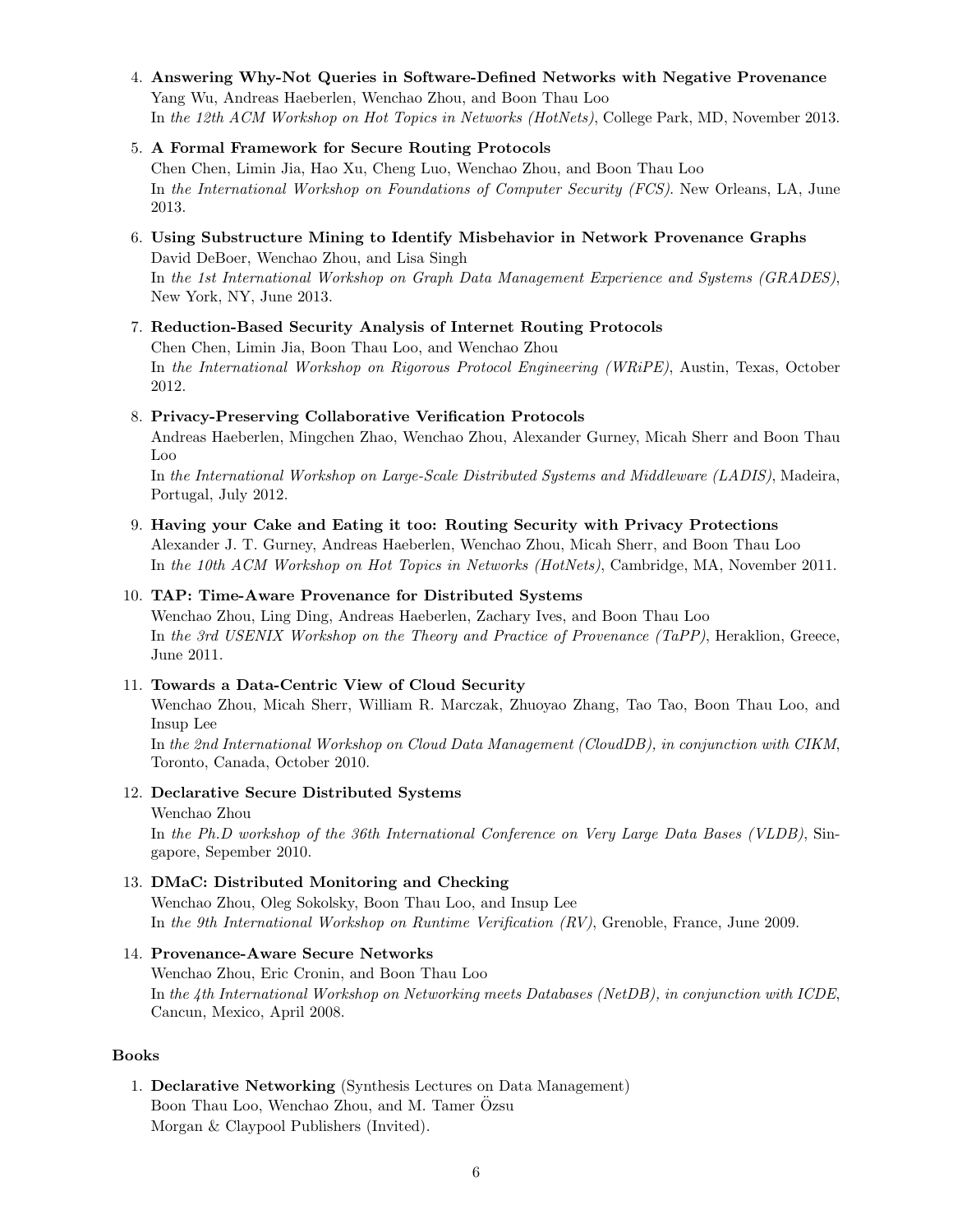2. Datalog and Recursive Query Processing (Foundations and Trends in Databases) Todd J. Green, Shan Shan Huang, Boon Thau Loo, and Wenchao Zhou Now Publishers (Invited).

## Grants

- 1. NSF CNS-1453392: CAREER: Diagnosing Distributed Systems with Provenance. Wenchao Zhou (PI). \$498,396. June 2015 - May 2020.
- 2. NSF CNS-1513734: NeTS: Medium: Collaborative Research: DEFIND: DEclarative Formal Interactive Network Design. Wenchao Zhou (Georgetown PI). \$399,999 (Georgetown), \$1,200,000 (total award; collaborative work with Carnegie Mellon University and the University of Pennsylvania). October 2015 - September 2019.
- 3. NSF CNS-1704189: NeTS: Medium: Collaborative Research: Diagnosing Datacenter Networks with Quantitative Provenance. Wenchao Zhou (Georgetown PI). \$343,520 (Georgetown), \$1,200,000 (total award; collaborative work with the University of Pennsylvania). September 2017 - Aug 2021.
- 4. NSF CNS-1718498: SaTC: Core: Small: Practical and Robust Hidden Voice Commands. Micah Sherr (PI), Wenchao Zhou (co-PI), Thomas Clay Shields (co-PI). \$499,993. September 2017 - Aug 2020.
- 5. DARPA HR0011-16-C-0056: DeDOS: Declarative Dispersion-Oriented Software. Wenchao Zhou (Georgetown PI), Micah Sherr (co-PI), Thomas Clay Shields (co-PI). \$1,678,061 (Georgetown), \$3,500,000 (total award; collaborative work with the University of Pennsylvania). May 2016 - May 2019.
- 6. NSF CNS-1713278: NSF CISE CAREER Proposal Writing Workshop. Wenchao Zhou (PI). \$92,806. January 2017 - December 2017.
- 7. NSF IIS-1561908: Big Data PI Workshop. Lisa Singh (PI), Wenchao Zhou (co-PI), Amol Deshpande (co-PI). \$336,272. Febuary 2016 - January 2017.

Totals: \$3,749,047 in funding awarded to Georgetown University (\$2,912,782 as PI).

## Patents and Patent Applications

- 1. Badrish Chandramouli, Suman K. Nath, and Wenchao Zhou. Cloud-Edge Topologies. US Patent 9876851, issued on January 23, 2018. JP Patent JP6172721B2, issued on Aug 2, 2017. CN Patent CN103108031B, issued on Aug 17, 2016.
- 2. Ang Chen, W. Brad Moore, Hanjun Xiao, Andreas Haeberlen, Linh Thi Xuan Phan, Micah Sherr, and Wenchao Zhou. Methods, Systems, and Computer Readable Media for Detecting Covert Timing Channels. Patent Application Number PCT/US2015/054088. U.S. Patent Office, filed on October 3, 2014.

## Teaching Experience

- COSC 150 Advanced Programming, Georgetown University, Spring 2016, Spring 2017.
- COSC 225 Data Communication, Georgetown University, Spring 2014, Spring 2018.
- COSC 525 Advanced Networking, Georgetown University, Fall 2012, Fall 2013, Fall 2016.
- COSC 580 Advanced Databases, Georgetown University, Spring 2013, Spring 2015, Spring 2018.
- COSC 822 Seminar on Distributed Systems in the Big Data Era, Georgetown University, Fall 2016.
- Teaching Assistant, CIS 505 Software Systems, University of Pennsylvania, Spring 2009.
- Teaching Assistant, CIS 553/TCOM 512 Networked System, University of Pennsylvania, Fall 2008.
- Student Coach, Team China for International Olympiad for Informatics (IOI), 2003.
- Teaching Assistant, the C++ Programming Language, Tsinghua University, Fall 2002.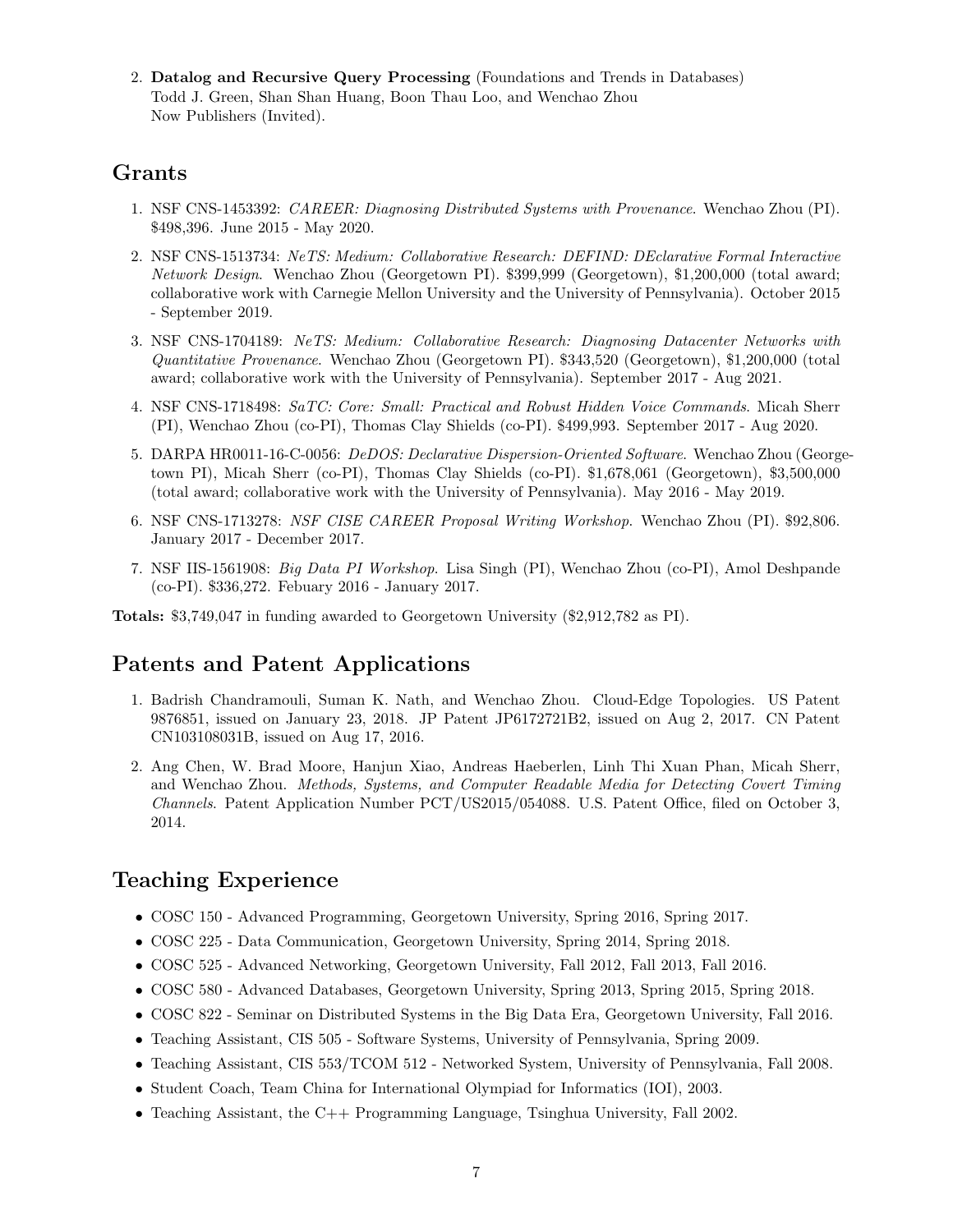## Service

### Departmental Service

- Faculty Search Committee, Georgetown University Computer Science Dept. Fall 2012, Spring 2013.
- Graduate Committee, Georgetown Univ. Computer Science Dept. Fall 2012, Spring 2013, Fall 2013, Spring 2014, Spring 2015, Spring 2016.
- Policy Committee, Georgetown University Computer Science Dept. Fall 2014, Spring 2015.
- Undergraduate Committee, Georgetown University Computer Science Dept. Fall 2016, Spring 2017, Fall 2017, Spring 2018.

### Technical Program Committees

- Program Committee, *International Conference on Very Large Data Bases (VLDB)*, 2014/2017/2018.
- Program Committee, ACM SIGMOD International Conference on Management of Data (SIGMOD), 2015/2018/2019.
- Program Committee, ACM Symposium on Cloud Computing (SoCC), 2016.
- Program Committee, IEEE International Conference on Data Engineering (ICDE), 2016/2017/2018.
- Program Committee, *International Conference on Distributed Computing and Networking (ICDCN)*, 2016.
- Program Committee, International Conference on Network Protocols (ICNP), 2014.
- Program Committee, ACM Conference of Information and Knowledge Management (CIKM), 2013/2017.
- Program Committee, *International Conference on Database Systems for Advanced Applications (DAS-*FAA), 2014/2015.
- Program Committee, Annual Computer Security Applications Conference (ACSAC), 2014/2015/2016.
- Program Committee, International Workshop on Rigorous Protocol Engineering (WRiPE), 2012/2013.
- Program Committee, International Conference on Data Management Technology and Applications (DATA), 2013/2014.

### Grant Proposal Review Committees

- Panel, NSF Information and Intelligence Systems (IIS), 2017.
- Panel, NSF Information and Intelligence Systems (IIS), 2014.

### Conference Organization

- Organizer, NSF BigData PI Meeting, 2016/2017.
- Organizer, NSF CISE CAREER Proposal Writing Workshop, 2017.
- Proceedings Chair, ACM SIGMOD International Conference on Management of Data (SIGMOD), 2017.

### Journal Reviews

- Reviewer, ACM Transactions on Computer Systems (TOCS).
- Reviewer, ACM Transactions on Database Systems (TODS).
- Reviewer, ACM Transactions on Information Systems (TOIS).
- Reviewer, IEEE Transactions on Network Science and Engineering (TNSE).
- Reviewer, IEEE Transactions on Knowledge and Data Engineering (TKDE).
- Reviewer, International Journal on Very Large Data Bases (VLDB Journal).